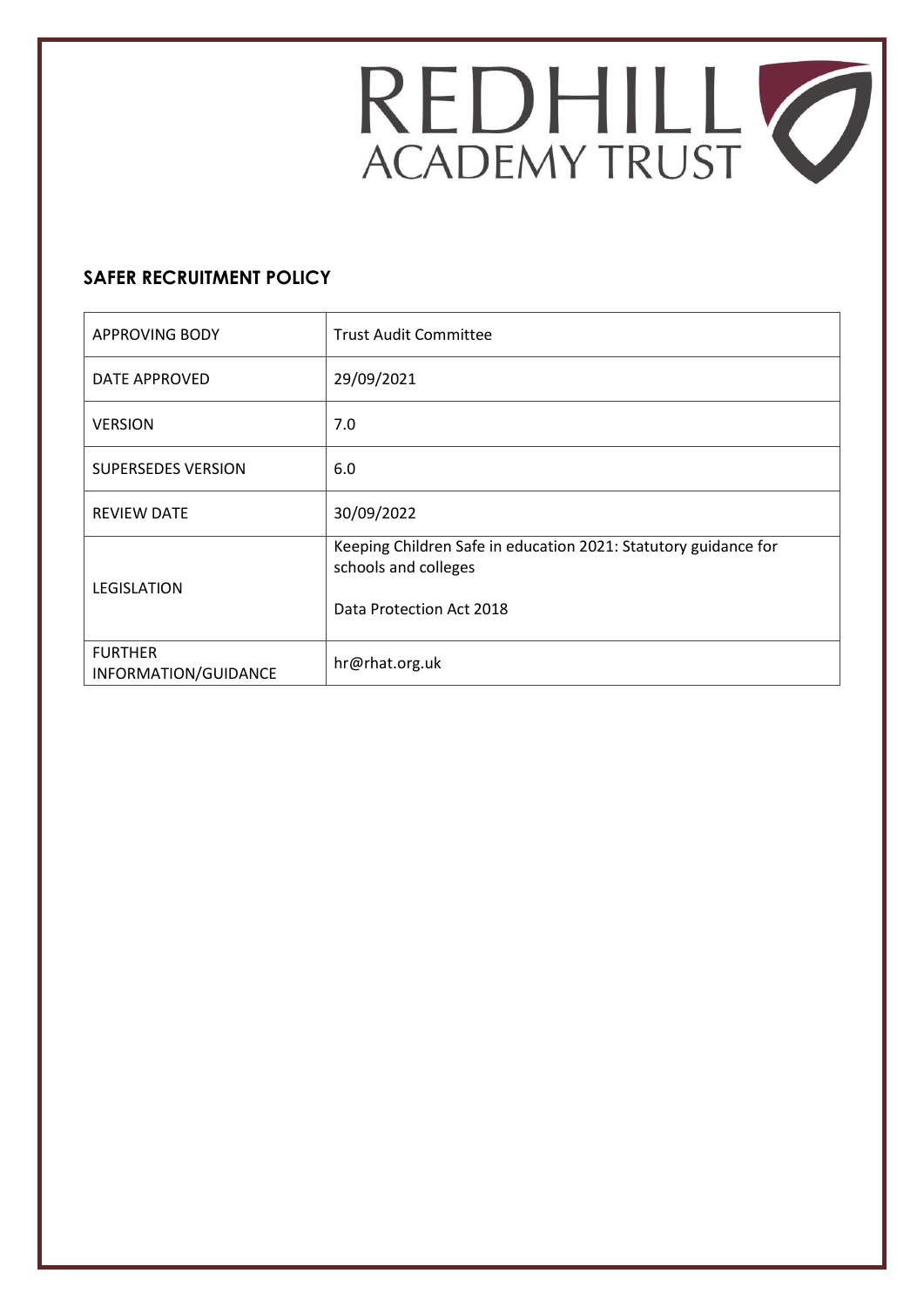# **Policy Statement**

### **Introduction**

The Redhill Academy Trust is committed to providing the best possible care and education to its students and to safeguarding and promoting the welfare of children and young people. The trust is committed to providing a supportive and flexible working environment to all its employees. The trust recognises that, in order to achieve these aims, it is of fundamental importance to attract, recruit and retain staff of the highest calibre who share in this commitment.

The aims of the Trust's recruitment policy are as follows:

- To attract the best possible applicants to vacancies;
- To deter prospective applicants who are unsuitable for work with children or young people;
- To identify and reject applicants who are unsuitable for work with children and young people;
- To ensure compliance with all relevant recommendations and guidance including the recommendations of the Department for Education (DfE) in "Keeping Children Safe in Education" and the code of practice published by the Disclosure and Barring Service (DBS);
- To ensure that the Trust meets its commitment to safeguarding and promoting the welfare of children and young people by carrying out all necessary pre-employment checks;
- That employees involved in the recruitment and selection of staff are responsible for familiarising themselves with and complying with the provisions of this policy.

At least two people will be involved in each recruitment process, at least one will have successfully received accredited training in safer recruitment procedures.

### **1. INVITING APPLICATIONS**

Advertisements for posts – whether in newspapers, journals or on-line – will include the statement:

The Redhill Academy Trust is committed to safeguarding and promoting the welfare of children and any appointment will be subject to safeguarding & pre-employment checks including enhanced DBS and successful references

Prospective applicants will be supplied, as a minimum, with the following:

- job description and person specification if relevant;
- the Academy's child protection policy; (refer to online version on the academy website)
- the Trust's safer recruitment policy;
- an application form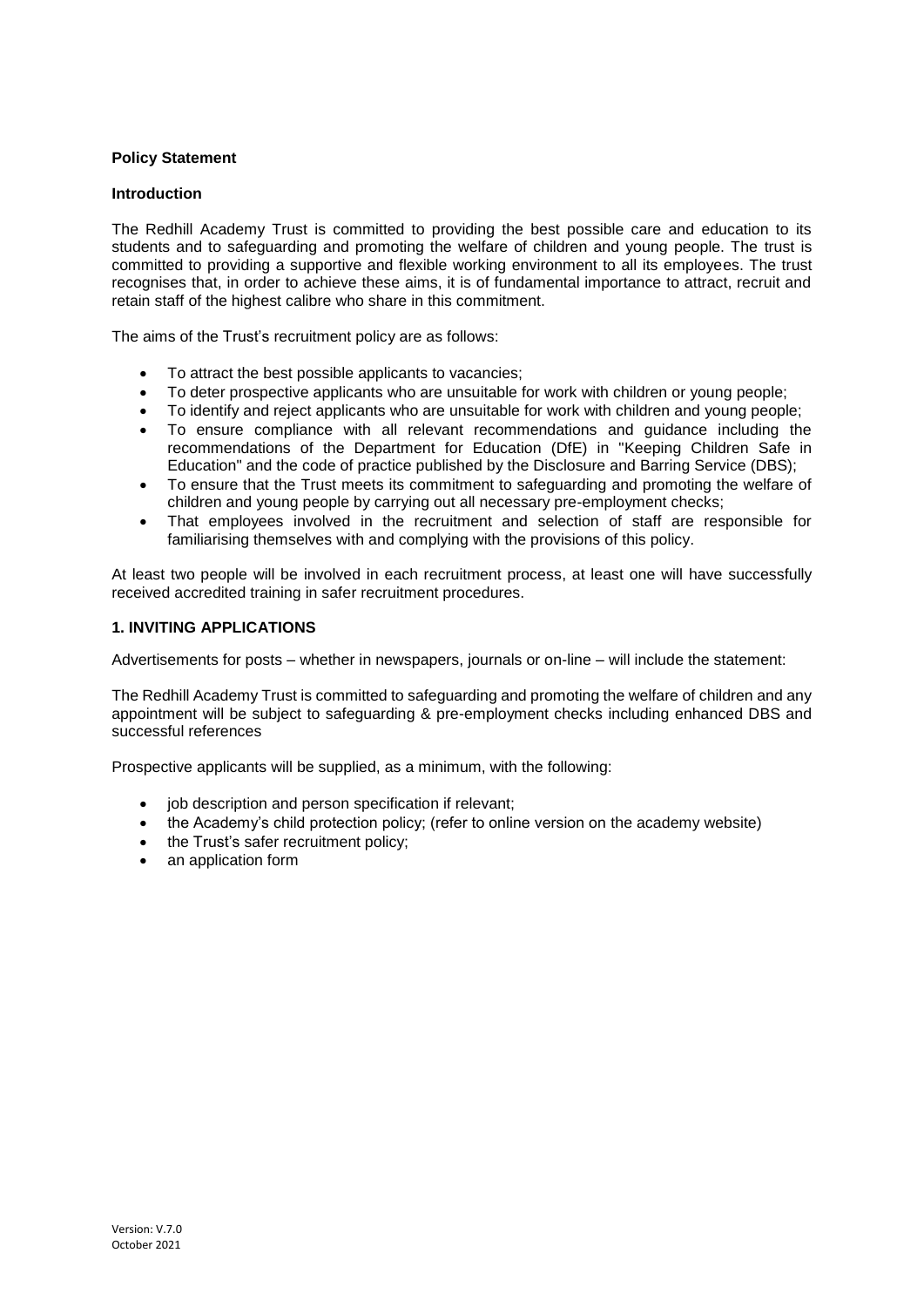### **2. Recruitment and selection procedure**

All applicants for employment will be required to complete an application form containing questions about their academic and employment history and their suitability for the role. Incomplete application forms will be returned to the applicant where the deadline for completed application forms has not passed. A curriculum vitae will not be accepted in place of the completed application form. Applicants will receive a job description and/or person specification for the role applied for.

The applicant may then be invited to attend a formal interview at which their relevant skills, experience and substantial reasons for leaving previous employments will be discussed in more detail. If shortlisted, candidates will be asked to complete a "self-declaration of your criminal record" form, this form will be considered by the interview panel and any relevant questions asked at this stage. This form will be destroyed for any unsuccessful shortlisted candidates immediately after the interview stage. If it is decided to make an offer of employment following the formal interview, any such offer will be conditional on the following:

- the agreement of a mutually acceptable start date and the signing of a contract incorporating the Trust's standard terms and conditions of employment
- the receipt of two references (one of which must be from the applicant's most recent employer) which the Trust considers acceptable (a third reference may be requested if the applicant has lived or worked abroad for 3 months or more over the last 10 years).
- all pre-employment checks have been completed (see section 3 below) including the receipt of a satisfactory enhanced disclosure from the Disclosure and Barring Service.

If the above conditions are satisfied and the offer is accepted then the applicant will be issued with a contract of employment as confirmation of employment.

All staff appointments are subject to a six months probationary period during which the notice period to terminate the employment for whatever reason, by either the employee or the Trust is one week. The Trust also reserves the right to extend this probationary period should it deem this necessary.

#### **3. Pre-employment checks**

In accordance with the recommendations of the DfE in "Keeping Children Safe in Education" the Trust carries out a number of pre-employment checks in respect of all prospective employees.

#### **3.1 Verification of identity and address**

All applicants who are invited to an interview will be required to provide the following evidence of identity, address and qualifications:

- valid passport & current driving licence or full birth certificate;
- a utility bill or bank statement (issued within the last 3 months), or council tax or mortgage statement (issued within the last 12 months) showing their name and home address;
- documentation confirming their National Insurance Number (P45, P60 or National Insurance Card);
- documents confirming any educational and professional qualifications referred to in their application form.

Where an applicant claims to have changed their name by deed poll or any other mechanism (e.g. marriage, adoption, statutory declaration) they will be required to provide documentary evidence of the change.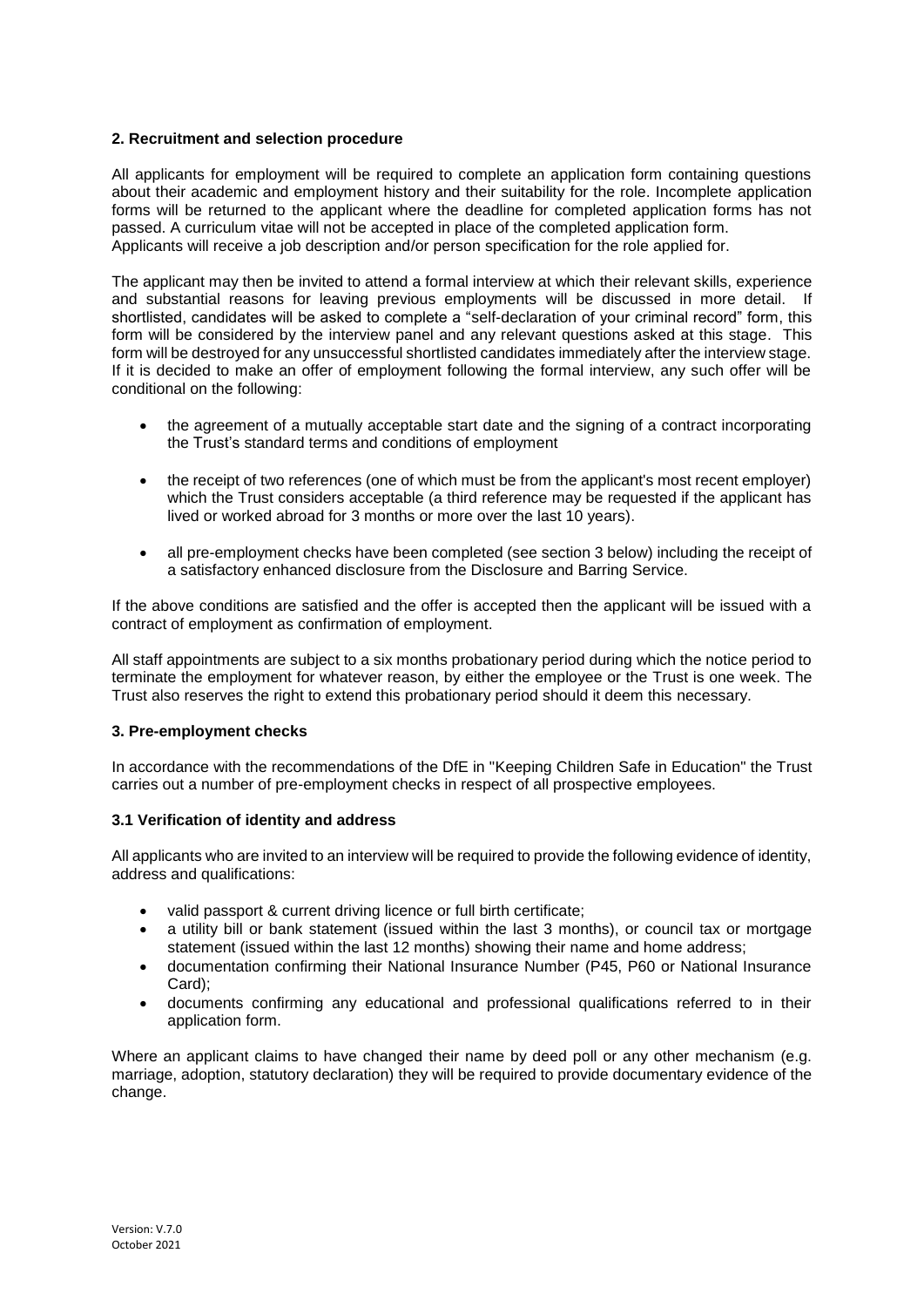### **3.2 References**

References will be taken up on short listed candidates prior to interview unless otherwise stated on the application form.

All offers of employment will be subject to the receipt of a minimum of two satisfactory references, one of which must be from the applicant's current or most recent employer. If the current/most recent employment does/did not involve work with children, then the second referee should be from the employer with whom the applicant most recently worked with children. If the current or last employer was a school, this reference should be confirmed or completed by the Headteacher at that school.

Neither referee should be a relative or someone known to the applicant solely as a friend.

All referees will be asked whether they believe the applicant is suitable for the job for which they have applied and whether they have any reason to believe that the applicant is unsuitable to work with children. All referees will be sent a copy of the job description and/or person specification for the role which the applicant has applied for. If the referee is a current or previous employer, they will also be asked to confirm the following:

- the applicant's dates of employment, salary, job title/duties, reason for leaving, performance and disciplinary record
- whether the applicant has ever been the subject of disciplinary procedures involving issues related to the safety and welfare of children (including any in which the disciplinary sanction has expired)
- whether any allegations or concerns have been raised about the applicant that relate to the safety and welfare of children or young people or behaviour towards children or young people
- the candidate's suitability for working with children and young people;
- the candidate's suitability for this post.

The Trust will only accept references obtained directly from the referee on the official form with all sections completed. It will not rely on references or testimonials provided by the applicant or on open references or testimonials. Checks are made to ensure that references are received from a genuine source.

The Trust will compare all references with any information given on the application form. Any discrepancies or inconsistencies in the information will be taken up with the applicant before any appointment is confirmed.

### **3.3 EU Settled Status check**

This check will be carried out on EU nationals if applicable. The candidate will provide us with documentation which gives the Trust access to their status (similar to an update service check).

#### **3.4 Teaching Prohibition/sanctions check – required for all staff**

Teacher prohibition/sanctions orders prevent a person from carrying out teaching work in schools, sixth form colleges, and 16 to 19 academies in England. The Trust will carry out a prohibition check on all staff prior to appointment. The check of prohibition/sanctions will be carried out using The Teaching Regulation Agency portal; teachers & others prohibited from the profession &GTCE sanctions.

#### **3.5 Section 128 barring direction**

Such a direction prohibits or restricts a person from taking part in the management of any independent school (including academies and free schools) and, under the terms of the direction, from holding or continuing to hold office as a governor in a maintained school. Management in these circumstances includes a management position as an employee; a trustee of an academy or free school trust; a governor or member of a proprietor body for an independent school; or a governor or any governing body in an independent school, academy or free school that retains or has been delegated any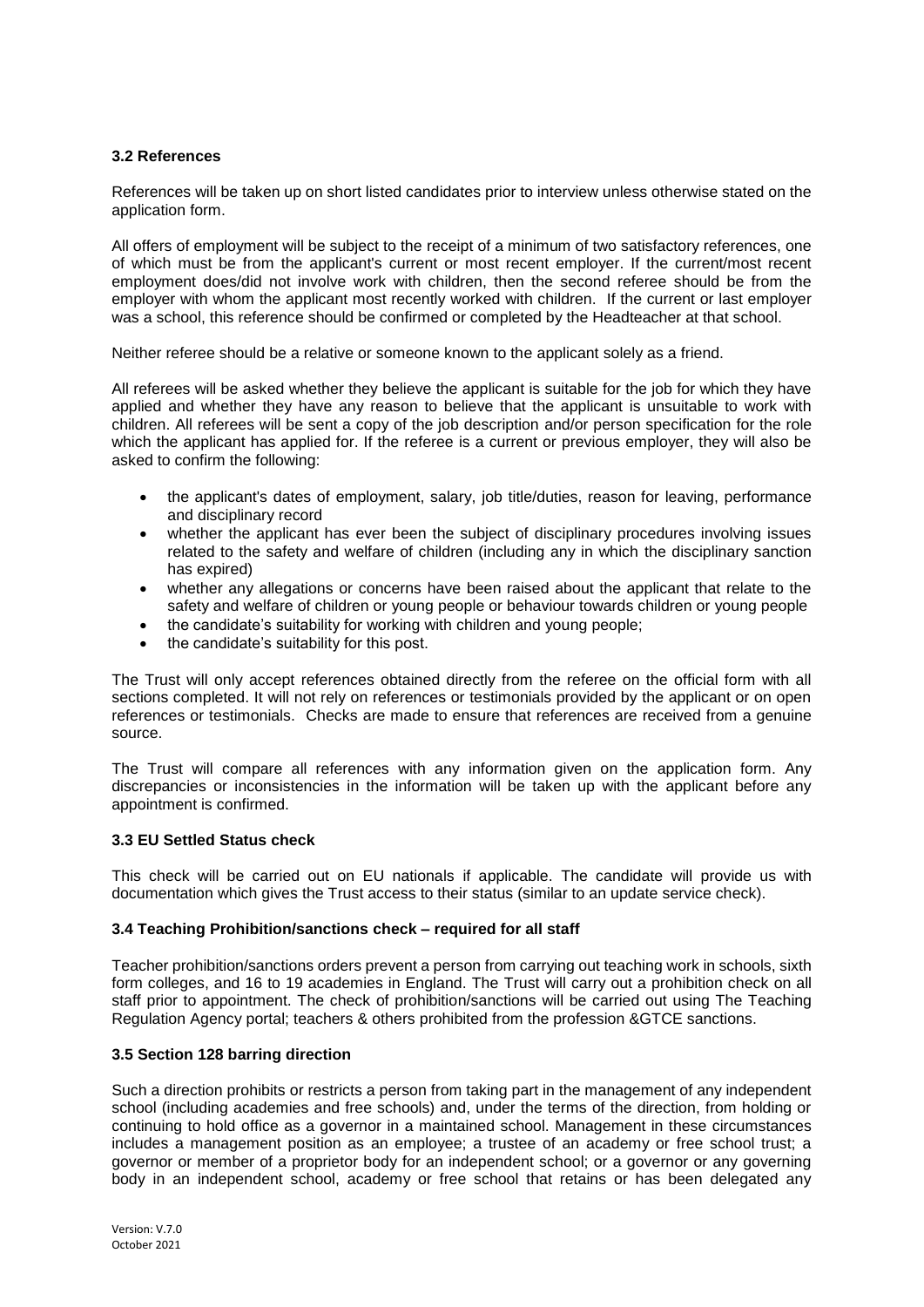management responsibilities. The Trust will carry out a section 128 barring direction check for all governor, management/head of department positions, using The Teaching Regulation Agency – Section 128 barring direction online portal.

### **3.6 Overseas check**

For employees who have lived or worked abroad for 3 months or more in the last 10 years, an overseas check is required. The Trust will expect the candidate to provide evidence in the form of a good conduct certificate from the country/countries they resided in.

Where available, the Trust will carry out criminal records checks for applicants who have lived/worked overseas and/or may obtain a letter of professional standing from the professional regulating authority in the country in which the applicant has worked.

Where the above is not possible, and/or where appropriate, we may also obtain a reference from the education organisation that Teachers worked for in the country they resided in. This would take place, regardless, if that was the last employer but this could also take place if they were a less recent employer, for example, where necessary, obtaining an overseas reference as the second reference.

# **4. THE SELECTION PROCESS**

Selection techniques will be determined by the nature and duties of the vacant post, but all vacancies will require an interview of short-listed candidates.

Interviews will always be face-to-face. Telephone interviews may be used at the short-listing stage but will not be a substitute for a face-to-face interview (which may be via visual electronic link).

Candidates will always be required:

- to explain satisfactorily any gaps in employment;
- to explain satisfactorily any anomalies or discrepancies in the information available to recruiters;
- to provide substantive reasons for leaving previous employments;
- to demonstrate their capacity to safeguard and protect the welfare of children and young people.

# **5. EMPLOYMENT CHECKS**

All successful applicants are required:

- to provide proof of identity;
- to complete a DBS disclosure application and receive satisfactory clearance;
- to provide actual certificates of qualifications;
- to provide proof of eligibility to live and work in the UK.
- to complete a medical fit for work application

### **6. INDUCTION**

All staff who are new to the Trust will receive induction training that will include the Academy's safeguarding, code of conduct policies and guidance on safe working practices.

Regular meetings will be held during the first 6 months of employment between the new employee(s) and the appropriate manager(s).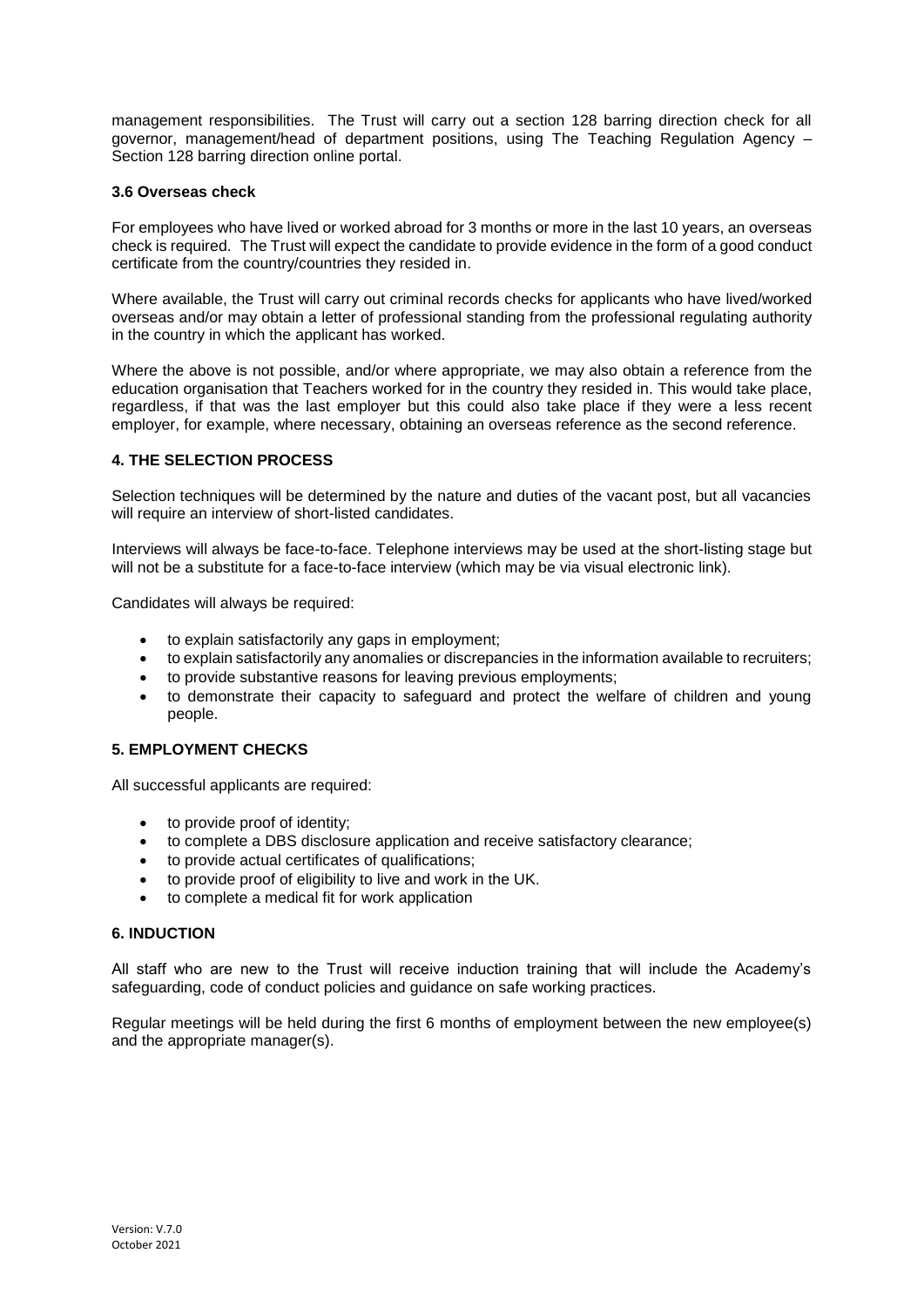# **7. DISCLOSURE & BARRING SERVICE**

# **7.1 DBS**

Due to the nature of the work, the Trust applies for Disclosure and Barring certificates from the Disclosure and Barring Service (DBS) in respect of all prospective staff members, governors and volunteers.

The Academy will always request an Enhanced Disclosure as described below.

Standard and Enhanced DBS certificates will include details of convictions and cautions (excluding youth cautions, reprimands and warnings) recorded on the PNC. PNC records relating to protected cautions and convictions will not automatically appear on the certificate. The rules regarding the automatic disclosure of convictions or cautions are set out in legislation. This states that a certificate must include the following:

| <b>Disposal</b>                            | Age when given/sentenced | How long ago        |
|--------------------------------------------|--------------------------|---------------------|
| Caution for specified offence              | 18 or over               | Any time            |
| Caution for non-specified offence          | 18 or over               | Less than 6 years   |
| Conviction for specified offence           | Any age                  | Any time            |
| Conviction resulting in custodial sentence | Any age                  | Any time            |
| Conviction for non-specified offence       | 18 or over               | Less than 11 years  |
| Conviction for non-specified offence       | Under 18                 | Less than 5.5 years |

A 'specified offence' is one which is on the list of specified offences agreed by Parliament which will always be disclosed on a Standard or Enhanced DBS certificate, regardless of how long ago it was given. This includes where a specified offence receives a caution (but not youth cautions, reprimands or warnings). The list includes a range of offences which are serious, relate to sexual or violent offending or are relevant in the context of safeguarding. The specified offences list covers those committed in England and Wales, however, the legislation also covers equivalent offences committed in other jurisdictions including overseas when they are recorded on the PNC. It is not possible to capture a definitive list of all equivalent offences under the law of all other jurisdictions.

Where an individual is aware that they have committed an offence outside England and Wales which may be equivalent to an offence on the list they should seek independent expert or legal advice to ensure that they provide information that is truthful and accurate.

In addition to records from the PNC, Enhanced certificates may also include information taken from police records that a chief officer of a police force considers relevant to the application and ought to be disclosed, or details of whether an individual is included on one or both of our two lists barring people from working with children and/or other vulnerable groups. The disclosure of information taken from police records is subject to statutory guidance to which the police must have regard. In considering this guidance, the police may, in principle, disclose information about offences that have been subject to filtering if they believe the information is relevant to the workforce or position applied for and ought to be disclosed.

 If the individual is applying for a position working with children or young adults, it will also reveal whether he/she is barred from working with children or vulnerable adults by virtue of their inclusion on the lists of those considered unsuitable to work with children or vulnerable adults maintained by the DfE and the Department of Health. Applicants with recent periods of overseas residence and those with little or no previous UK residence may also be asked to apply for the equivalent of a disclosure, if one is available in the relevant jurisdiction(s).

Where Academies use staff from supply agencies, contractors etc then the Academy expects those agencies to have registered these staff with the DBS following their own policy or their own comparable policy. Proof of registration will be required before the Academy will commission services from any such organisation.

# **7.2 Retention and security of disclosure information**